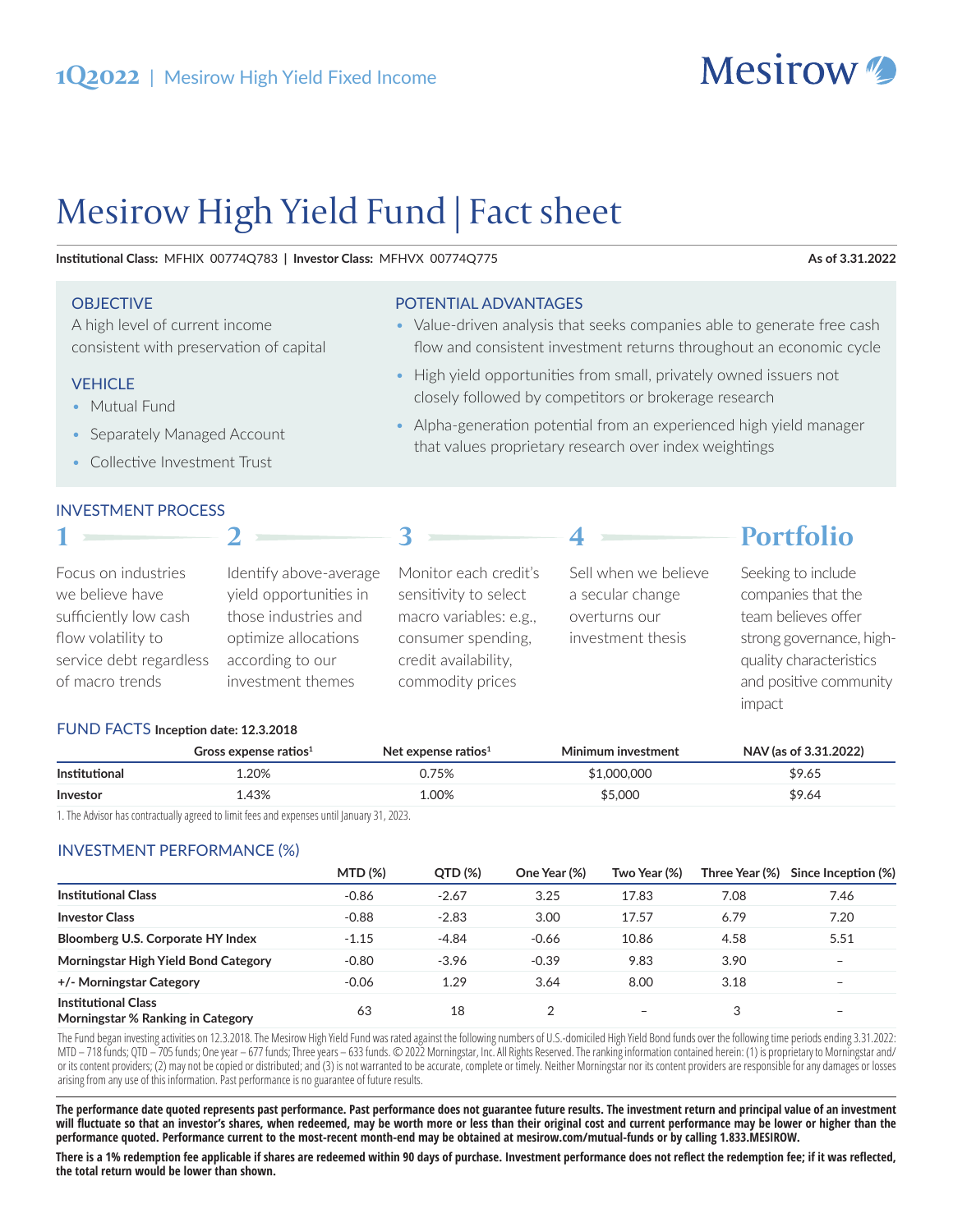#### FUND CHARACTERISTICS

|                                             | Mesirow<br>High Yield<br>Fund | <b>Bloomberg</b><br><b>US Corporate</b><br>High Yield<br>Index |
|---------------------------------------------|-------------------------------|----------------------------------------------------------------|
| Duration (years)                            | 2.5                           | 4.0                                                            |
| <b>Weighted Average</b><br>Maturity (Years) | 5.3                           | 6.2                                                            |
| Number of holdings                          | 100                           | 2.204                                                          |
| 30-day SEC yield                            | 8.0                           |                                                                |
| 30-day unsubsidized<br>SEC yield            | 7.6                           |                                                                |
| Source: MHY, Bloomberg.                     |                               |                                                                |

## FUND ISSUE SIZE



Source: MHY, Bloomberg. Securities not rated by an NRSRO are identified as a separate category, such as "not rated" or "unrated".

## FUND TOP 10 HOLDINGS

|                                                                                  | Allocation (%) | Coupon (%) | <b>Maturity Date</b> |
|----------------------------------------------------------------------------------|----------------|------------|----------------------|
| Carestream Dental Technology Parent Limited<br>Tranche B Term Loan (Second Lien) | 2.01           | 9.01       | 9.1.2025             |
| Pm General Purchaser LLC                                                         | 1.81           | 9.50       | 10.1.2028            |
| NGL Energy Op/Fin Corp                                                           | 1.80           | 7.50       | 2.1.2026             |
| Spanish Broadcasting Sys                                                         | 1.79           | 9.75       | 3.1.2026             |
| Greenfire Resources                                                              | 1.78           | 12.00      | 8.15.2025            |
| TKC Holdings Inc                                                                 | 1.78           | 10.50      | 5.15.2029            |
| Beasley Mez HIdgs LIc                                                            | 1.76           | 8.63       | 2.1.2026             |
| F-Brasile Spa/F-Brasile                                                          | 1.75           | 7.38       | 8.15.2026            |
| Prog Holdings Inc                                                                | 1.74           | 6.00       | 11.15.2029           |
| Urban One Inc                                                                    | 1.69           | 7.38       | 2.1.2028             |
|                                                                                  |                |            |                      |

Holdings are subject to change. Cash is not included in top 10 holdings.

## FUND QUALITY DISTRIBUTION



Source: MHY, Bloomberg. Bond credit quality allocation reflects the median ratings of Standard & Poor's Corporation; Fitch Rating's; and Moody's Investors Service, Inc. Ratings are relative, subjective and not absolute standards of quality and represent the opinions of the independent, Nationally Recognized Statistical Rating Organizations (NRSRO). Ratings are measured on a scale that generally ranges from AAA (highest) to D (lowest).



#### FUND INDUSTRY WEIGHTING

Source: MHY, Bloomberg